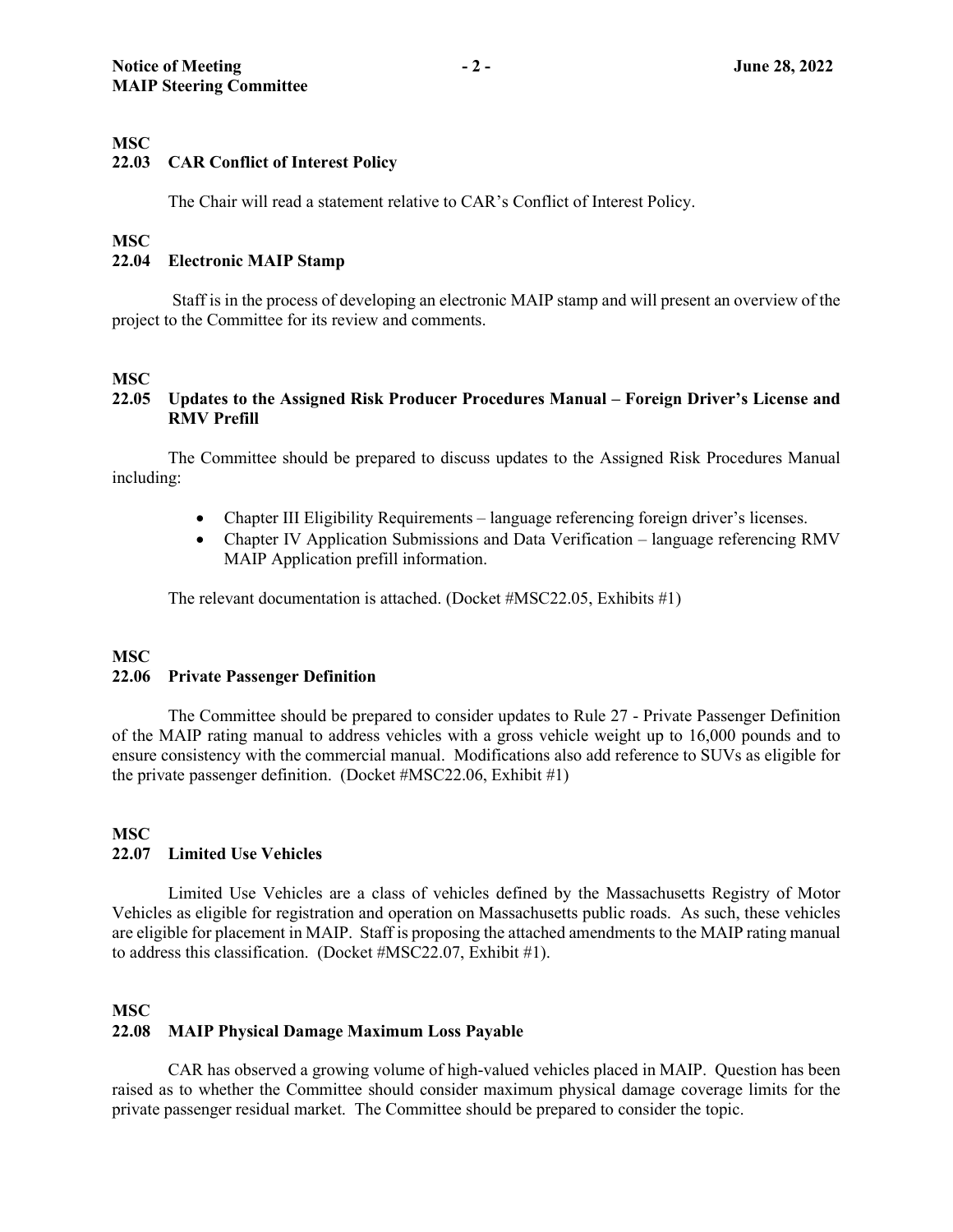## **Other Business**

To transact any other business that may properly come before this Committee.

## **Executive Session**

The MAIP Steering Committee may convene in Executive Session in accordance with the provisions of G.L. c. 30A, § 21.

> ADRIANNE DONOVAN Residual Market Services Liaison

**Attachments** 

Boston, Massachusetts June 14, 2022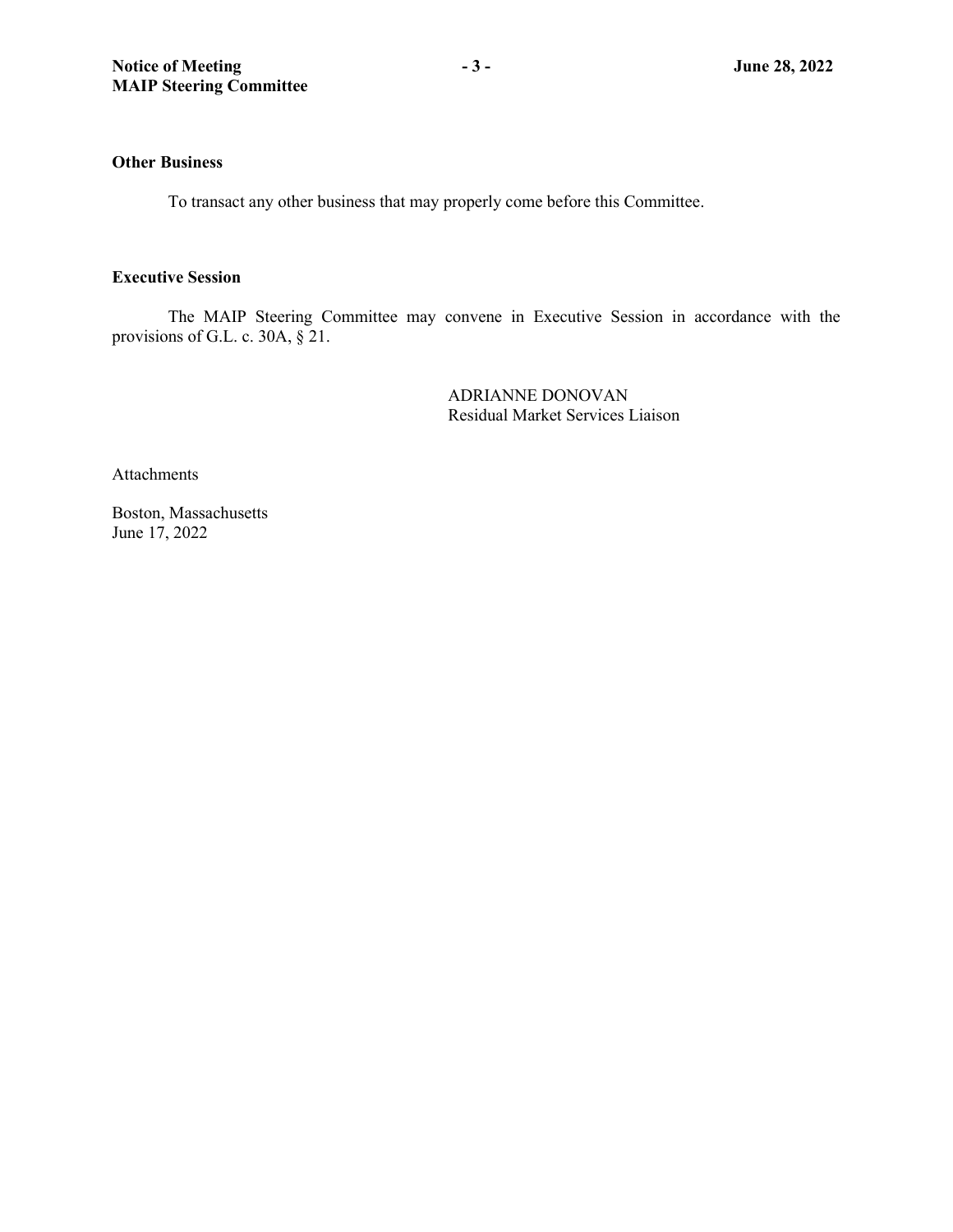June 14, 2022

## **Assigned Risk Producer Procedures Manual Updates**

## **Memorandum of Changes**

The following modifications are proposed to Chapter III – Eligibility Requirements and Chapter IV – Application and Policy Assignment Process:

Chapter III – Eligibility Requirements

• Section A – language addressing applicants with foreign licenses has been amended to conform with the Massachusetts Registry of Motor Vehicle licensing documentation.

Chapter IV – Application and Policy Assignment Process

• Section A.2b – language has been added to reflect enhancements to the MAIP Policy Application regarding RMV prefill information involving an applicant's licensing and vehicle details.